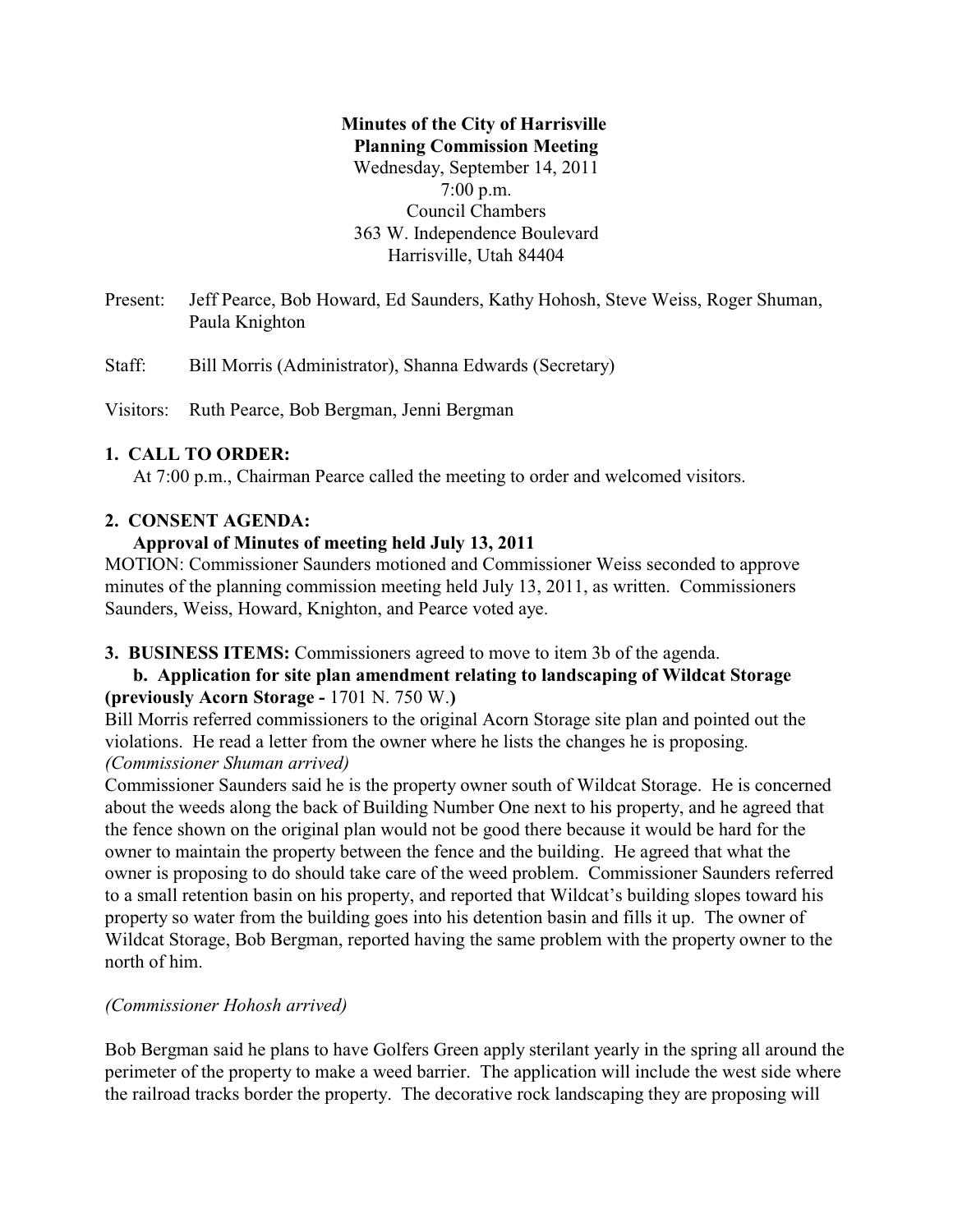have landscape cloth under it to prevent weeds. The site plan indicates a six-foot chain link fence along the south and west property lines. The only fencing they have done is on the corners between the buildings. There is a corner on the south west where they store snow in the winter. The original site plan does show a couple of grassy places by the office that were never put in by the developer before he sold the property. This turf area would be allowed to use culinary water since the property is commercially zoned. Bill Morris pointed out that a percentage of grass is required by ordinance and commissioners cannot waive that requirement; however, they may be able to defer it. Mr. Bergman said that where trees are shown on the site plan, is where they stack show in the winter. Bill Morris said the trees could be moved to another location. He commented that one thing planners have learned from experience is that storage units need more green space in order to accommodate snow removal. The fence along the front of Wildcat Storage is sitting on the property line along the roadway easement. Commissioners agreed that the area between the road pavement and the property fence is unattractive and the front area is where the nice turf landscaping would be most beneficial, but it is not practical at this time. They agreed to defer the required turf landscaping until the curb, gutter, and sidewalk are put in along that street at which time the deferred landscaping will be established in that area. Commissioners agreed with Mr. Bergman's proposals to amend the site plan landscaping with the additions discussed.

MOTION: Commissioner Hohosh motioned to approve the following amendments to the landscape site plan for Wildcat Storage (formerly Acorn Storage):

- (1) Defer turf grass and trees until curb and gutter are installed along 750 West at which time grass and trees will be planted and maintained there.
- (2) In the interim, approve decorative rock in front of the office and on the southeast corner of the property.
- (3) Approve the application of a yearly sterilant around the entire facility.
- (4) Approve fencing as presently exists rather than what shows on the site plan.
- (5) The owner must retain storm water on his property to the greatest extent possible.

The motion was seconded by Commissioner Weiss and voting was unanimous. Secretary Edwards will prepare the deferral agreement for the owner to sign.

The Burgmans mentioned the large storm water fees they are paying. Bill Morris told them fees are figured on roof space and asphalt; however, he stated that they may qualify for some credits since they have their own retention. He suggested they fill out an application with the city recorder for a review which may possibly result in a reduction of fees. With reference to storm water coming onto their property from the property to the north, Bill Morris told them the law requires property owners to keep storm water on their own property to the greatest extent possible. Burgmans explained that when the water on the neighboring property reaches a certain level, it begins to seep up onto their property from under the cement. Bill Morris stated that the city is aware that the groundwater table throughout Harrisville is extremely high, and the city has taken precautions to make people aware of this such as the Sensitive Lands ordinance being considered at this meeting.

# *(Bob and Jenni Bergman left the meeting)*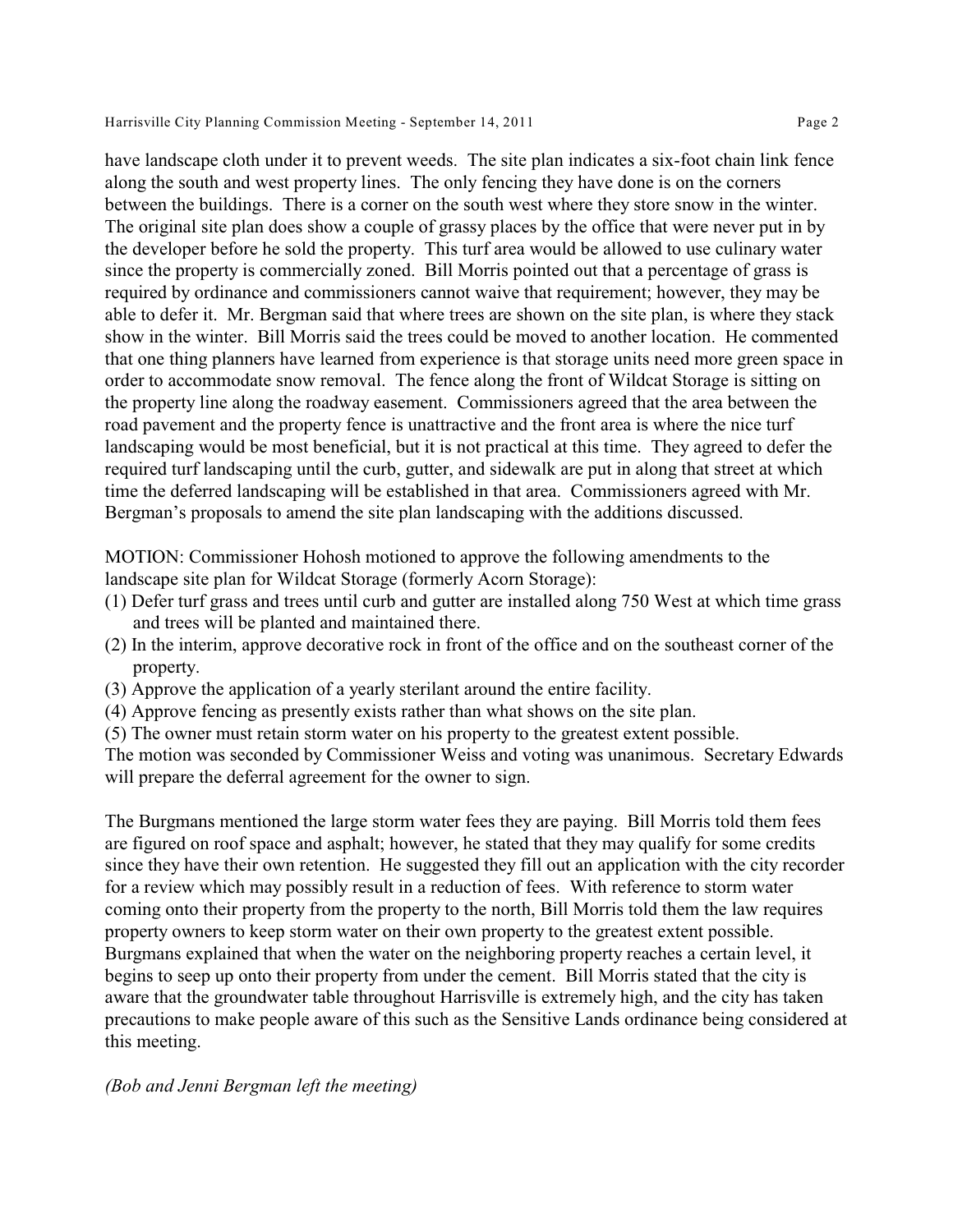## **1a (1) PUBLIC HEARING/DISCUSSION/ACTION on an ordinance to amend Title 10 by adopting Chapter 10.22 entitled "Sensitive Lands Overlay" including the applicable overlay area map; adopting Chapter 10.25 entitled "Business District Overlay" including the applicable overlay area map; and establishing regulations and procedures for development in overlay areas.**

MOTION TO OPEN THE PUBLIC HEARING: Commissioner Weiss motioned and Commissioner Knighton seconded with unanimous approval to open the public hearing. *No public comment offered*

MOTION TO CLOSE THE PUBLIC HEARING: Commissioner Weiss motioned and Commissioner Howard seconded with unanimous approval to close the public hearing.

Bill Morris went over each page of the ordinance with commissioners and corrections were noted. He explained that by adopting this ordinance the city is not responsible legally, but rather is taking a consumer protection role. Commissioner Knighton asked about wetland areas, and Bill Morris stated that the map is only showing potential wetlands, the official delineation by the Army Corp of Engineers will determine what is actual. The engineer placed save islands on the map from an aerial photo.

MOTION: Commissioner Saunders motioned to recommend the city council adopt the ordinance to amend Title 10 by adopting Chapter 10.22 entitled "Sensitive Lands Overlay" including the applicable overlay area map; adopting Chapter 10.25 entitled "Business District Overlay" including the applicable overlay area map. The motion was seconded by Commissioner Hohosh and voting was unanimous.

## **1a (2) PUBLIC HEARING/DISCUSSION/ACTION on an ordinance amending various sections of Title 11 - Land Use Ordinance, relating to the basis for issuance of conditional use permit, third party notice; site plans; and accessory buildings.**

Bill Morris explained that the city wants to notice action on properties by posting a sign on the property rather than go to the expense of mailing letters, Also, due to technology, electronic copies of plats are needed for the city, and it has been found that some other minor changes need to be made to the land use ordinance.

MOTION TO OPEN PUBLIC HEARING: Commissioner Weiss motioned and Commissioner Howard seconded with unanimous approval to open the public hearing. *No public comment offered*

MOTION TO CLOSE PUBLIC HEARING: Commissioner Saunders motioned and Commissioner Hohosh seconded with unanimous approval to close the public hearing.

Bill Morris went over each page of the ordinance with commissioners and corrections were noted.

MOTION: Commissioner Shuman motioned to recommend the city council approve the ordinance amending various sections of Title 11 - Land Use Ordinance, relating to the basis for issuance of conditional use permit, third party notice; site plans; and accessory buildings. The motion was seconded by Commissioner Weiss and voting was unanimous.